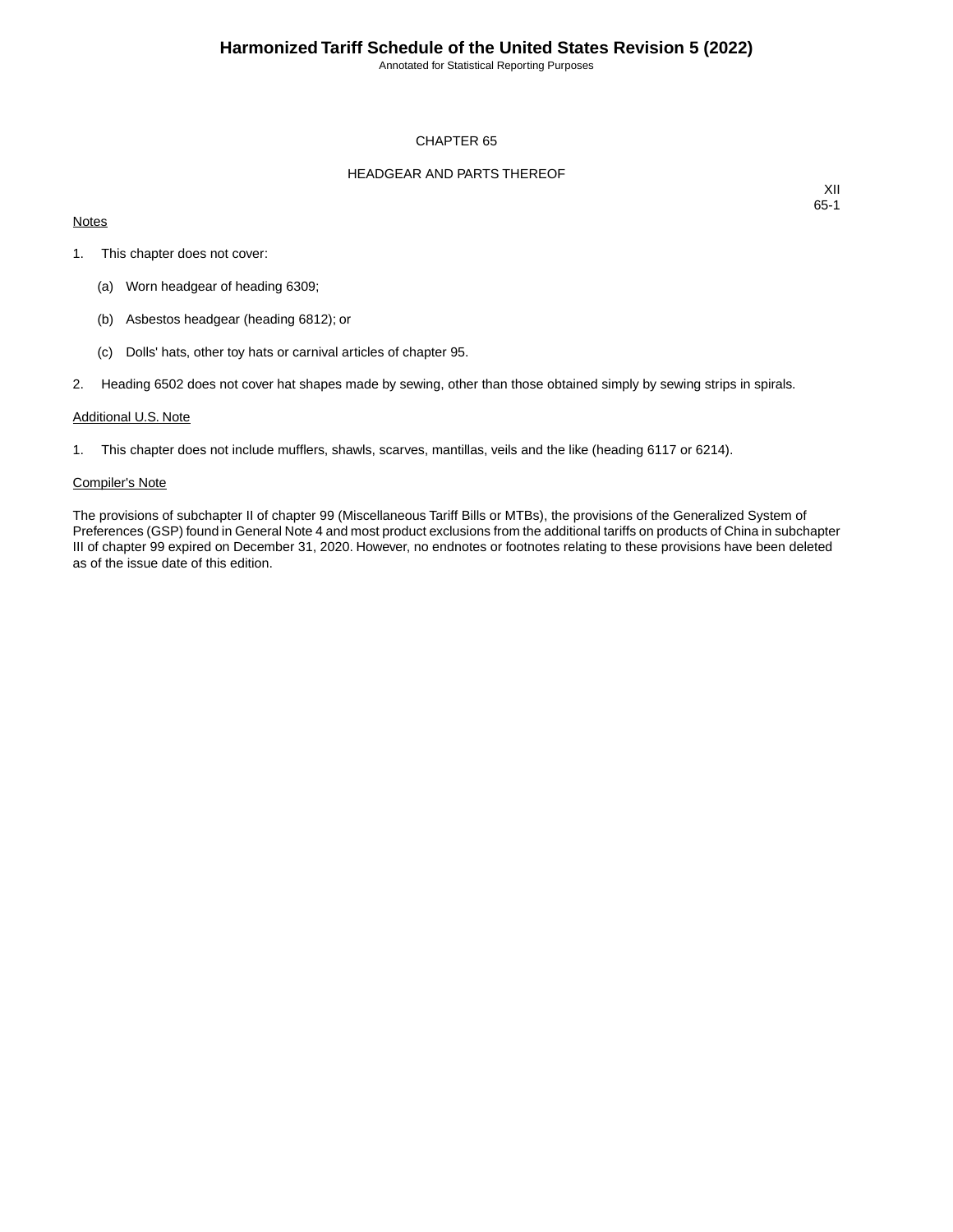Annotated for Statistical Reporting Purposes

| Heading/      | Stat.       |                                                                                                                                                                                                               | Unit           | <b>Rates of Duty</b>   |                                                                                                                                          |                     |
|---------------|-------------|---------------------------------------------------------------------------------------------------------------------------------------------------------------------------------------------------------------|----------------|------------------------|------------------------------------------------------------------------------------------------------------------------------------------|---------------------|
| Subheading    | Suf-<br>fix | <b>Article Description</b>                                                                                                                                                                                    | of<br>Quantity | General                | $\mathbf{1}$<br>Special                                                                                                                  | 2                   |
| 6501.00       |             | Hat forms, hat bodies and hoods of felt, neither blocked to<br>shape nor with made brims; plateaux and manchons (including<br>slit manchons), of felt:<br>Of fur felt:                                        |                |                        |                                                                                                                                          |                     |
| 6501.00.30 00 |             |                                                                                                                                                                                                               | kg             |                        |                                                                                                                                          | $$16/doz. +$<br>25% |
| 6501.00.60 00 |             |                                                                                                                                                                                                               | kg             |                        | CO, D, E, IL, JO,<br>KR, MA, OM, P,<br>PA, PE, S, SG)                                                                                    | 25%                 |
| 6501.00.90 00 |             |                                                                                                                                                                                                               | ka             | $10.3\%$ <sup>1/</sup> | Free (AU, BH, CL,<br>CO, IL, JO, KR,<br>MA, OM, P, PA,<br>PE, S, SG)                                                                     | 88.2¢/kg +<br>55%   |
| 6502.00       |             | Hat shapes, plaited or made by assembling strips of any<br>material, neither blocked to shape, nor with made brims, not<br>lined, nor trimmed:<br>Of vegetable fibers, of unspun fibrous vegetable materials, |                |                        |                                                                                                                                          |                     |
| 6502.00.20 00 |             | of paper yarn or of any combination thereof:                                                                                                                                                                  | kg             |                        | doz $34\text{°,doz.} + 3.4\%$ <sup>1/</sup> Free (A, AU, BH, CL, \$3/doz. + 50%<br>CO, D, E, IL, JO,<br>KR, MA, OM, P,<br>PA, PE, S, SG) |                     |
| 6502.00.40 00 |             | Not sewed:                                                                                                                                                                                                    | kg             |                        | Free (A, AU, BH, CL, 25%<br>CO, D, E, IL, JO,<br>KR, MA, OM, P,<br>PA, PE, S, SG)                                                        |                     |
| 6502.00.60    |             |                                                                                                                                                                                                               |                |                        |                                                                                                                                          | $25¢/doz. +$<br>25% |
|               | 30          |                                                                                                                                                                                                               |                |                        |                                                                                                                                          |                     |
|               | 60          |                                                                                                                                                                                                               |                |                        |                                                                                                                                          |                     |
| 6502.00.90    |             |                                                                                                                                                                                                               | kg<br>         | $6.8\%$ <sup>1/</sup>  | Free (AU, BH, CL,<br>CO, E <sup>*</sup> , IL, JO, KR,<br>MA, OM, P, PA,                                                                  | 90%                 |
|               | 30          |                                                                                                                                                                                                               | ka             |                        | PE, S, SG)                                                                                                                               |                     |
|               | 60          |                                                                                                                                                                                                               | doz.<br>kg     |                        |                                                                                                                                          |                     |
|               |             |                                                                                                                                                                                                               |                |                        |                                                                                                                                          |                     |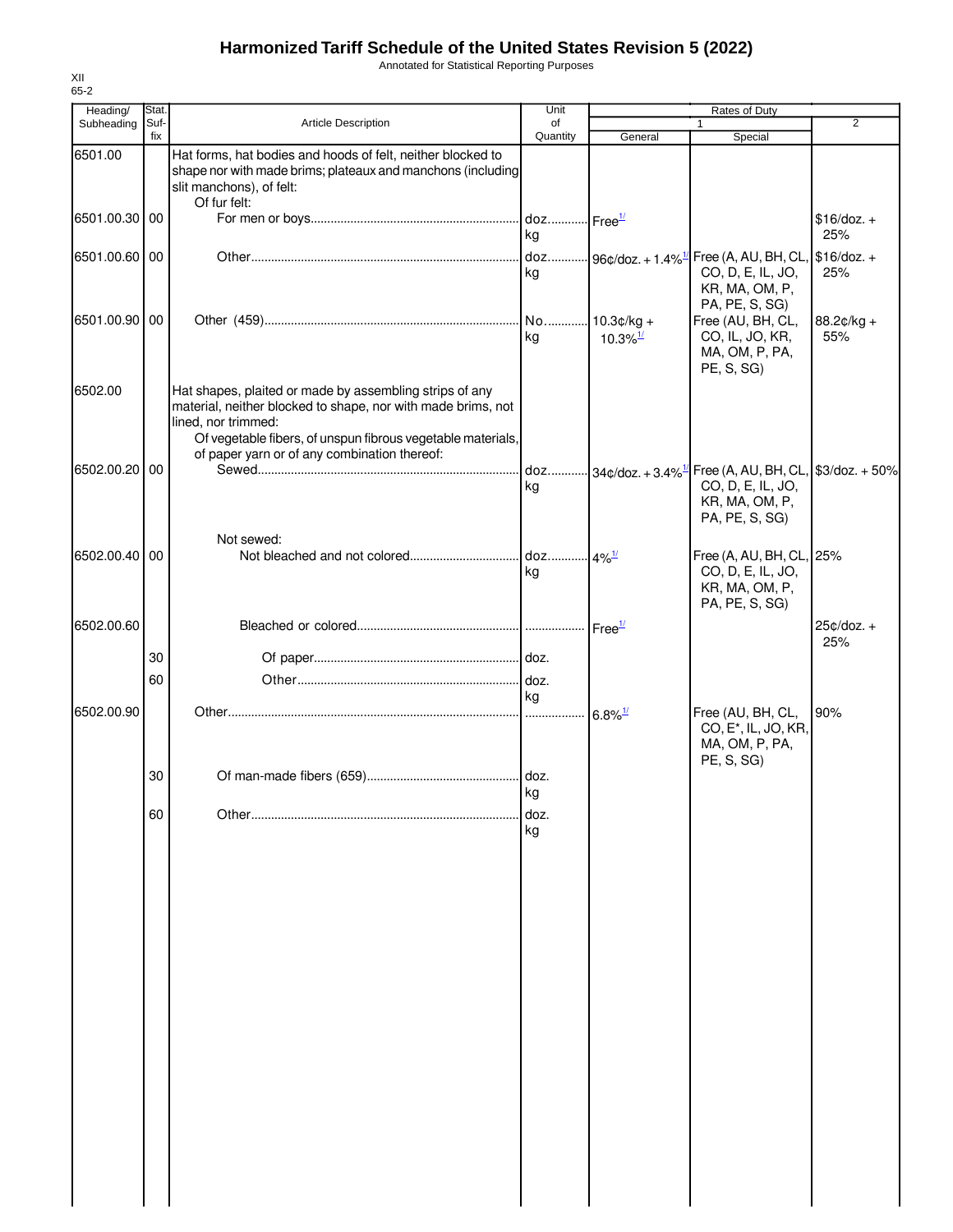Annotated for Statistical Reporting Purposes

| Heading/              | Stat.       |                                                                                                                                                                                                                                            | Unit                       |                       | Rates of Duty                                                                                                    |                        |
|-----------------------|-------------|--------------------------------------------------------------------------------------------------------------------------------------------------------------------------------------------------------------------------------------------|----------------------------|-----------------------|------------------------------------------------------------------------------------------------------------------|------------------------|
| Subheading            | Suf-<br>fix | Article Description                                                                                                                                                                                                                        | of<br>Quantity             | General               | $\mathbf{1}$<br>Special                                                                                          | $\overline{2}$         |
| 6504.00<br>6504.00.30 | 00          | Hats and other headgear, plaited or made by assembling strips<br>of any material, whether or not lined or trimmed:<br>Of vegetable fibers, of unspun fibrous vegetable materials,<br>of paper yarn or of any combination thereof:          | doz 6% <sup>2/</sup><br>kg |                       | Free (A*, AU, BH,<br>CL, CO, D, E, IL,<br>JO, KR, MA, OM,                                                        | $$3$ /doz. + 50%       |
| 6504.00.60 00         |             |                                                                                                                                                                                                                                            | kg                         |                       | P, PA, PE, S, SG)<br>doz 94¢/doz. + 4.6% <sup>3/</sup> Free (A*, AU, BH,<br>CL, CO, D, E, IL,<br>JO, KR, MA, OM, | $$3.50$ /doz. +<br>50% |
| 6504.00.90            |             |                                                                                                                                                                                                                                            |                            | $6.8\%$ <sup>1/</sup> | P, PA, PE, S, SG)<br>Free (AU, BH, CL,<br>CO, E <sup>*</sup> , IL, JO, KR,<br>MA, NP, OM, P,<br>PA, PE, S, SG)   | 90%                    |
|                       | 15          | Sewed:                                                                                                                                                                                                                                     | kg                         |                       |                                                                                                                  |                        |
|                       | 45          | Not sewed:                                                                                                                                                                                                                                 | doz.<br>kg                 |                       |                                                                                                                  |                        |
|                       | 60<br>75    |                                                                                                                                                                                                                                            | kg                         |                       |                                                                                                                  |                        |
| 6505.00               |             | Hats and other headgear, knitted or crocheted, or made up<br>from lace, felt or other textile fabric, in the piece (but not in<br>strips), whether or not lined or trimmed; hair-nets of any<br>material, whether or not lined or trimmed: | kg                         |                       |                                                                                                                  |                        |
| 6505.00.01            | 00          |                                                                                                                                                                                                                                            |                            |                       | Free (A, AU, BH, CL, 20%<br>CO, D, E, IL, JO,<br>KR, MA, OM, P,<br>PA, PE, S, SG)                                |                        |
|                       |             |                                                                                                                                                                                                                                            |                            |                       |                                                                                                                  |                        |
|                       |             |                                                                                                                                                                                                                                            |                            |                       |                                                                                                                  |                        |
|                       |             |                                                                                                                                                                                                                                            |                            |                       |                                                                                                                  |                        |
|                       |             |                                                                                                                                                                                                                                            |                            |                       |                                                                                                                  |                        |
|                       |             |                                                                                                                                                                                                                                            |                            |                       |                                                                                                                  |                        |
|                       |             |                                                                                                                                                                                                                                            |                            |                       |                                                                                                                  |                        |
|                       |             |                                                                                                                                                                                                                                            |                            |                       |                                                                                                                  |                        |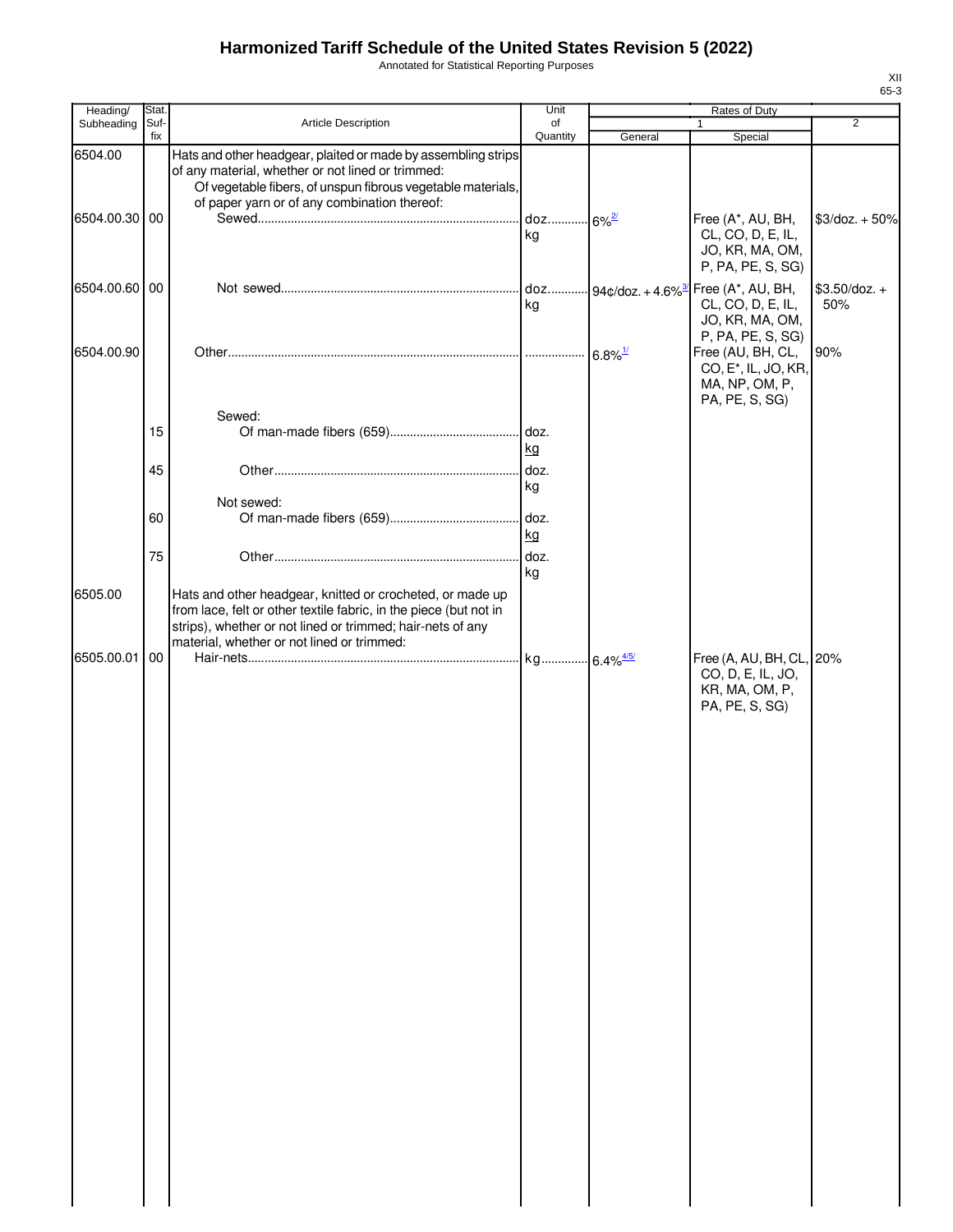Annotated for Statistical Reporting Purposes

| Heading/   | Stat. |                                                                   | Unit     | Rates of Duty                  |                                   |                 |  |
|------------|-------|-------------------------------------------------------------------|----------|--------------------------------|-----------------------------------|-----------------|--|
| Subheading | Suf-  | Article Description                                               | of       |                                |                                   | $\overline{2}$  |  |
|            | fix   |                                                                   | Quantity | General                        | Special                           |                 |  |
| 6505.00    |       | Hats and other headgear, knitted or crocheted, or made up         |          |                                |                                   |                 |  |
| (con.)     |       | from lace, felt or other textile fabric, in the piece (but not in |          |                                |                                   |                 |  |
|            |       | strips), whether or not lined or trimmed; hair-nets of any        |          |                                |                                   |                 |  |
|            |       | material, whether or not lined or trimmed: (con.)                 |          |                                |                                   |                 |  |
|            |       | Other:                                                            |          |                                |                                   |                 |  |
|            |       | Felt hats and other felt headgear, made from the hat              |          |                                |                                   |                 |  |
|            |       | bodies, hoods or plateaux of heading 6501, whether                |          |                                |                                   |                 |  |
|            |       | or not lined or trimmed:                                          |          |                                |                                   |                 |  |
| 6505.00.04 |       |                                                                   |          | Free <sup>1/</sup>             |                                   | $$16$ /doz. +   |  |
|            |       |                                                                   |          |                                |                                   | 25%             |  |
|            | 10    |                                                                   |          |                                |                                   |                 |  |
|            |       |                                                                   | kg       |                                |                                   |                 |  |
|            |       |                                                                   |          |                                |                                   |                 |  |
|            | 50    |                                                                   | doz.     |                                |                                   |                 |  |
|            |       |                                                                   | kg       |                                |                                   |                 |  |
| 6505.00.08 | 00    |                                                                   | No       |                                | 13.5¢/kg + 6.3% Free (AU, BH, CL, | 88.2¢/kg +      |  |
|            |       |                                                                   | kg       | $+1.9$ ¢/article <sup>1/</sup> | CO, IL, JO, KR,                   | $55% + 12.5$ ¢/ |  |
|            |       |                                                                   |          |                                | MA, NP, OM, P,                    | article         |  |
|            |       |                                                                   |          |                                | PA, PE, S, SG)                    |                 |  |
|            |       | Other:                                                            |          |                                |                                   |                 |  |
|            |       | Of cotton, flax or both:                                          |          |                                |                                   |                 |  |
| 6505.00.15 |       |                                                                   |          |                                | Free (AU, BH, CL,                 | 45%             |  |
|            |       |                                                                   |          |                                | CO, E <sup>*</sup> , IL, JO, KR,  |                 |  |
|            |       |                                                                   |          |                                | MA, NP, OM, P,                    |                 |  |
|            |       |                                                                   |          |                                | PA, PE, S, SG)                    |                 |  |
|            |       | Of cotton:                                                        |          |                                |                                   |                 |  |
|            | 15    |                                                                   |          |                                |                                   |                 |  |
|            |       |                                                                   | kg       |                                |                                   |                 |  |
|            |       |                                                                   |          |                                |                                   |                 |  |
|            |       | Other:                                                            |          |                                |                                   |                 |  |
|            | 25    | Visors, and other headgear which                                  |          |                                |                                   |                 |  |
|            |       | provides no covering for the crown                                |          |                                |                                   |                 |  |
|            |       | of the head (359)                                                 | doz.     |                                |                                   |                 |  |
|            |       |                                                                   | kg       |                                |                                   |                 |  |
|            | 40    |                                                                   | doz.     |                                |                                   |                 |  |
|            |       |                                                                   |          |                                |                                   |                 |  |
|            |       |                                                                   | kg       |                                |                                   |                 |  |
|            | 60    |                                                                   | doz.     |                                |                                   |                 |  |
|            |       |                                                                   | kg       |                                |                                   |                 |  |
|            |       |                                                                   |          |                                |                                   |                 |  |
|            |       |                                                                   |          |                                |                                   |                 |  |
|            |       |                                                                   |          |                                |                                   |                 |  |
|            |       |                                                                   |          |                                |                                   |                 |  |
|            |       |                                                                   |          |                                |                                   |                 |  |
|            |       |                                                                   |          |                                |                                   |                 |  |
|            |       |                                                                   |          |                                |                                   |                 |  |
|            |       |                                                                   |          |                                |                                   |                 |  |
|            |       |                                                                   |          |                                |                                   |                 |  |
|            |       |                                                                   |          |                                |                                   |                 |  |
|            |       |                                                                   |          |                                |                                   |                 |  |
|            |       |                                                                   |          |                                |                                   |                 |  |
|            |       |                                                                   |          |                                |                                   |                 |  |
|            |       |                                                                   |          |                                |                                   |                 |  |
|            |       |                                                                   |          |                                |                                   |                 |  |
|            |       |                                                                   |          |                                |                                   |                 |  |
|            |       |                                                                   |          |                                |                                   |                 |  |
|            |       |                                                                   |          |                                |                                   |                 |  |
|            |       |                                                                   |          |                                |                                   |                 |  |
|            |       |                                                                   |          |                                |                                   |                 |  |
|            |       |                                                                   |          |                                |                                   |                 |  |
|            |       |                                                                   |          |                                |                                   |                 |  |
|            |       |                                                                   |          |                                |                                   |                 |  |
|            |       |                                                                   |          |                                |                                   |                 |  |
|            |       |                                                                   |          |                                |                                   |                 |  |
|            |       |                                                                   |          |                                |                                   |                 |  |
|            |       |                                                                   |          |                                |                                   |                 |  |
|            |       |                                                                   |          |                                |                                   |                 |  |
|            |       |                                                                   |          |                                |                                   |                 |  |
|            |       |                                                                   |          |                                |                                   |                 |  |
|            |       |                                                                   |          |                                |                                   |                 |  |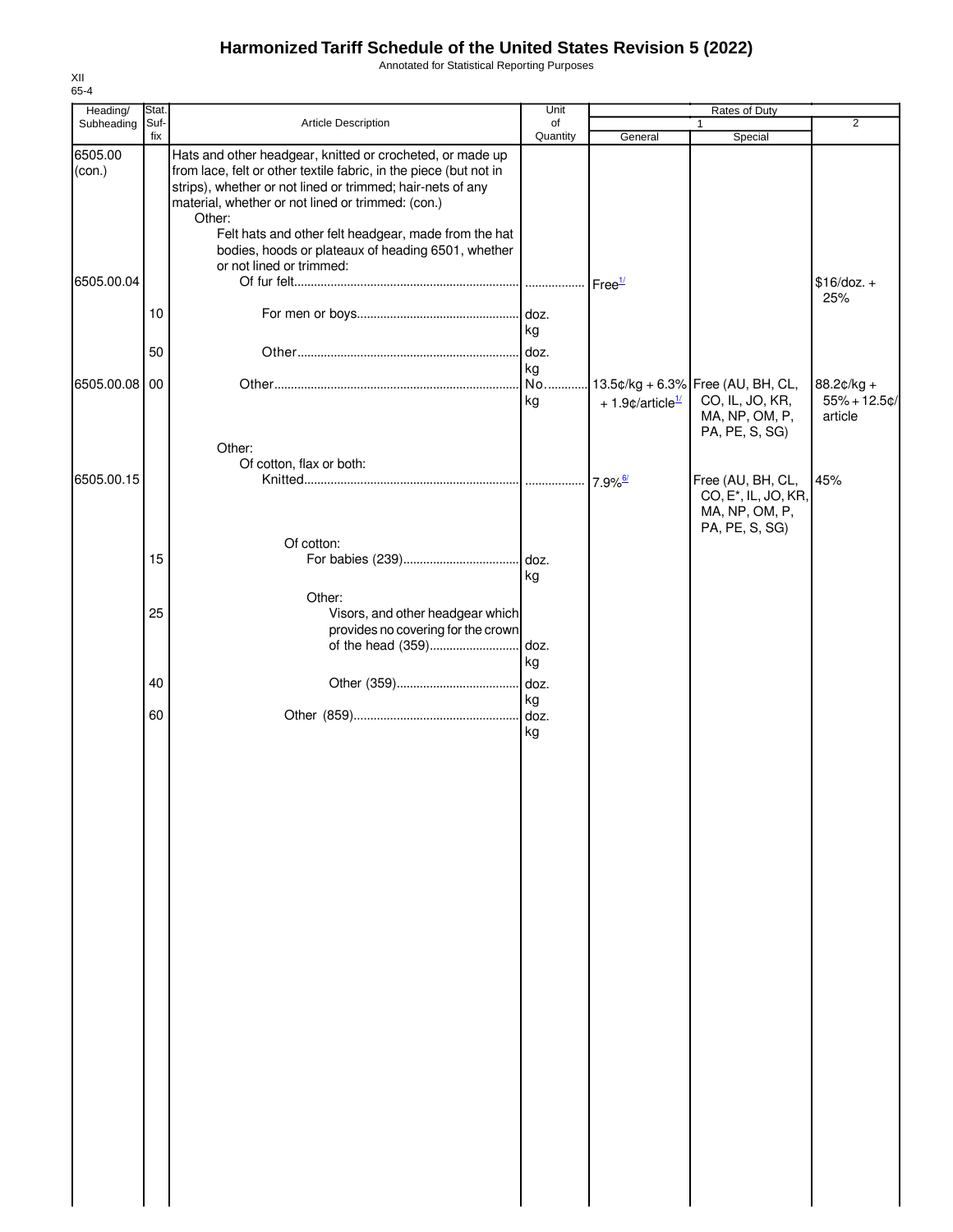Annotated for Statistical Reporting Purposes

| Heading/          | Stat.       |                                                                                                                                                                                                                                                                                                                                        | Unit           |                                     | Rates of Duty                                                                             |                     |
|-------------------|-------------|----------------------------------------------------------------------------------------------------------------------------------------------------------------------------------------------------------------------------------------------------------------------------------------------------------------------------------------|----------------|-------------------------------------|-------------------------------------------------------------------------------------------|---------------------|
| Subheading        | Suf-<br>fix | <b>Article Description</b>                                                                                                                                                                                                                                                                                                             | of<br>Quantity | General                             | 1<br>Special                                                                              | 2                   |
| 6505.00<br>(con.) |             | Hats and other headgear, knitted or crocheted, or made up<br>from lace, felt or other textile fabric, in the piece (but not in<br>strips), whether or not lined or trimmed; hair-nets of any<br>material, whether or not lined or trimmed: (con.)<br>Other: (con.)<br>Other: (con.)<br>Of cotton, flax or both: (con.)<br>Not knitted: |                |                                     |                                                                                           |                     |
| 6505.00.20        |             | Certified hand-loomed and folklore                                                                                                                                                                                                                                                                                                     |                |                                     | Free (AU, BH, CL,<br>CO, E <sup>*</sup> , IL, JO, KR,<br>MA, NP, OM, P,<br>PA, PE, S, SG) | 37.5%               |
|                   | 30          |                                                                                                                                                                                                                                                                                                                                        | kg             |                                     |                                                                                           |                     |
|                   | 60          |                                                                                                                                                                                                                                                                                                                                        | kg             |                                     |                                                                                           |                     |
| 6505.00.25        |             |                                                                                                                                                                                                                                                                                                                                        |                |                                     | Free (AU, BH, CL,<br>CO, E <sup>*</sup> , IL, JO, KR,<br>MA, NP, OM, P,<br>PA, PE, S, SG) | 37.5%               |
|                   | 45          | Visors, and other headgear of cotton<br>which provides no covering for the                                                                                                                                                                                                                                                             | kg             |                                     |                                                                                           |                     |
| 6505.00.30        | 90          | Of wool:<br>Knitted or crocheted or made up from knitted                                                                                                                                                                                                                                                                               | doz.<br>kg     |                                     |                                                                                           |                     |
|                   |             |                                                                                                                                                                                                                                                                                                                                        |                | 25.4¢/kg +<br>$7.7\%$ <sup>1/</sup> | Free (AU, BH, CL,<br>CO, IL, JO, KR,<br>MA, NP, OM, P,<br>PA, PE, S, SG)                  | $$1.10/kg +$<br>50% |
|                   | 30          |                                                                                                                                                                                                                                                                                                                                        | kg             |                                     |                                                                                           |                     |
|                   | 45          | Other:<br>Visors, and other headgear which<br>provides no covering for the crown of                                                                                                                                                                                                                                                    | kg             |                                     |                                                                                           |                     |
|                   | 90          |                                                                                                                                                                                                                                                                                                                                        | doz.<br>kg     |                                     |                                                                                           |                     |
| 6505.00.40        |             |                                                                                                                                                                                                                                                                                                                                        | .              | $31¢/kg + 7.9\%$ <sup>1/</sup>      | Free (AU, BH, CL,<br>CO, IL, JO, KR,<br>MA, NP, OM, P,<br>PA, PE, S, SG)                  | $$1.10/kg +$<br>50% |
|                   | 30          |                                                                                                                                                                                                                                                                                                                                        | doz.<br>kg     |                                     |                                                                                           |                     |
|                   | 45          | Other:<br>Visors, and other headgear which<br>provides no covering for the crown of                                                                                                                                                                                                                                                    | doz.<br>kg     |                                     |                                                                                           |                     |
|                   | 90          |                                                                                                                                                                                                                                                                                                                                        | doz.<br>kg     |                                     |                                                                                           |                     |
|                   |             |                                                                                                                                                                                                                                                                                                                                        |                |                                     |                                                                                           |                     |
|                   |             |                                                                                                                                                                                                                                                                                                                                        |                |                                     |                                                                                           |                     |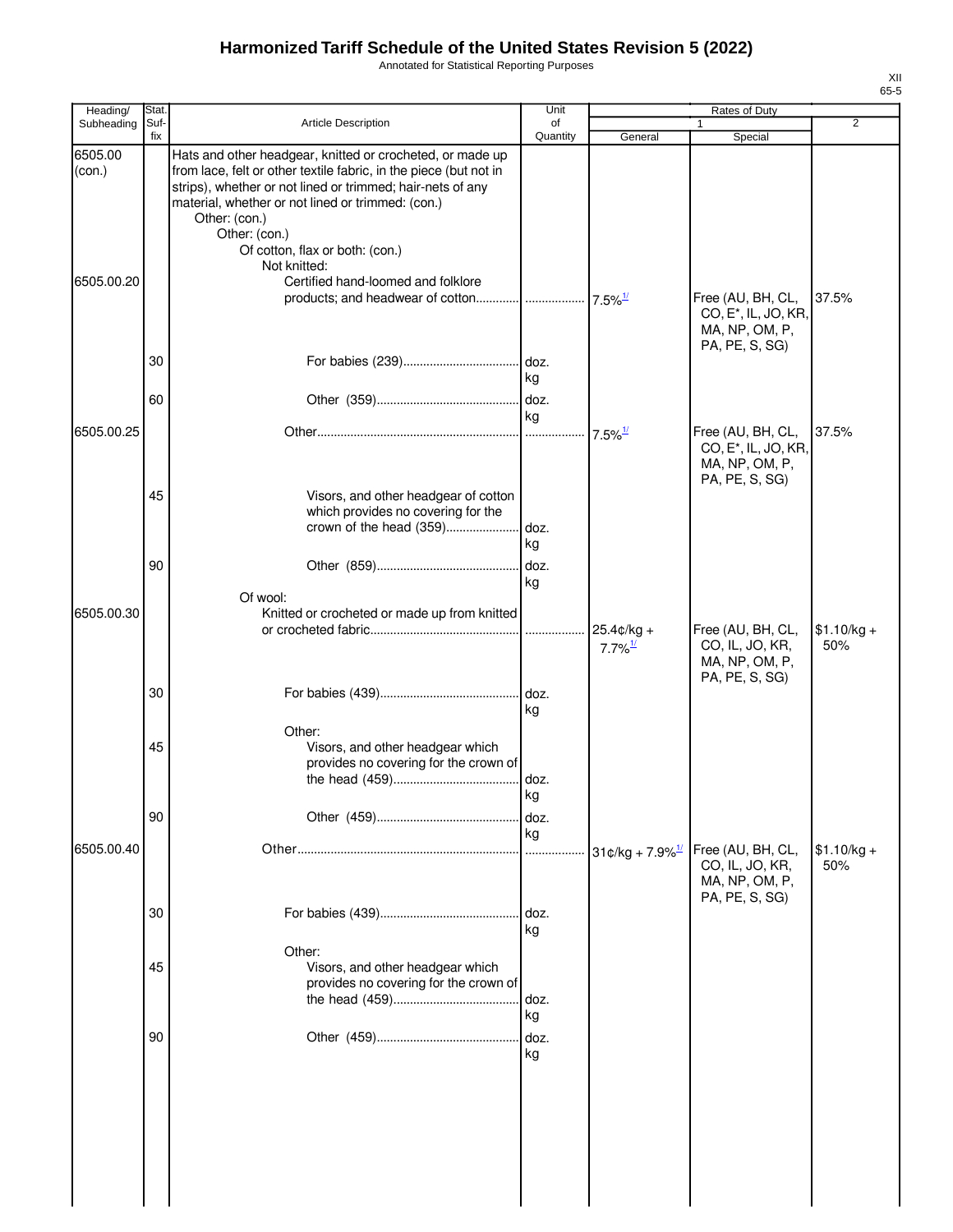Annotated for Statistical Reporting Purposes

| Heading/          | Stat.       |                                                                                                                                                                                                                                                                                                                                                            | Unit             |         |                                                                          |                   |
|-------------------|-------------|------------------------------------------------------------------------------------------------------------------------------------------------------------------------------------------------------------------------------------------------------------------------------------------------------------------------------------------------------------|------------------|---------|--------------------------------------------------------------------------|-------------------|
| Subheading        | Suf-<br>fix | Article Description                                                                                                                                                                                                                                                                                                                                        | of<br>Quantity   | General | Special                                                                  | $\overline{2}$    |
| 6505.00<br>(con.) |             | Hats and other headgear, knitted or crocheted, or made up<br>from lace, felt or other textile fabric, in the piece (but not in<br>strips), whether or not lined or trimmed; hair-nets of any<br>material, whether or not lined or trimmed: (con.)<br>Other: (con.)<br>Other: (con.)<br>Of man-made fibers:<br>Knitted or crocheted or made up from knitted |                  |         |                                                                          |                   |
| 6505.00.50        |             | or crocheted fabric:                                                                                                                                                                                                                                                                                                                                       |                  |         | Free (AU, BH, CL,<br>CO, IL, JO, KR,<br>MA, NP, OM, P,<br>PA, PE, S, SG) | 90%               |
|                   | 30          |                                                                                                                                                                                                                                                                                                                                                            | . doz.<br>kg     |         |                                                                          |                   |
|                   | 45          | Other:<br>Visors, and other headgear which<br>provides no covering for the crown<br>of the head (659)                                                                                                                                                                                                                                                      | doz.<br>kg       |         |                                                                          |                   |
| 6505.00.60        | 90          |                                                                                                                                                                                                                                                                                                                                                            | doz.<br>kg       |         | Free (AU, BH, CL,<br>CO, IL, JO, KR,<br>MA, NP, OM, P,                   | 99.2¢/kg +<br>65% |
|                   | 30          |                                                                                                                                                                                                                                                                                                                                                            | . doz.<br>kg     |         | PA, PE, S, SG)                                                           |                   |
|                   | 40          | Other:<br>Containing 23 percent or more by<br>weight of wool or fine animal hair                                                                                                                                                                                                                                                                           | doz.<br>kg       |         |                                                                          |                   |
|                   | 45          | Other:<br>Visors, and other headgear<br>which provides no covering for<br>the crown of the head                                                                                                                                                                                                                                                            | . doz.           |         |                                                                          |                   |
|                   | $90\,$      | Other (659)                                                                                                                                                                                                                                                                                                                                                | kg<br>doz.<br>kg |         |                                                                          |                   |
|                   |             |                                                                                                                                                                                                                                                                                                                                                            |                  |         |                                                                          |                   |
|                   |             |                                                                                                                                                                                                                                                                                                                                                            |                  |         |                                                                          |                   |
|                   |             |                                                                                                                                                                                                                                                                                                                                                            |                  |         |                                                                          |                   |
|                   |             |                                                                                                                                                                                                                                                                                                                                                            |                  |         |                                                                          |                   |
|                   |             |                                                                                                                                                                                                                                                                                                                                                            |                  |         |                                                                          |                   |
|                   |             |                                                                                                                                                                                                                                                                                                                                                            |                  |         |                                                                          |                   |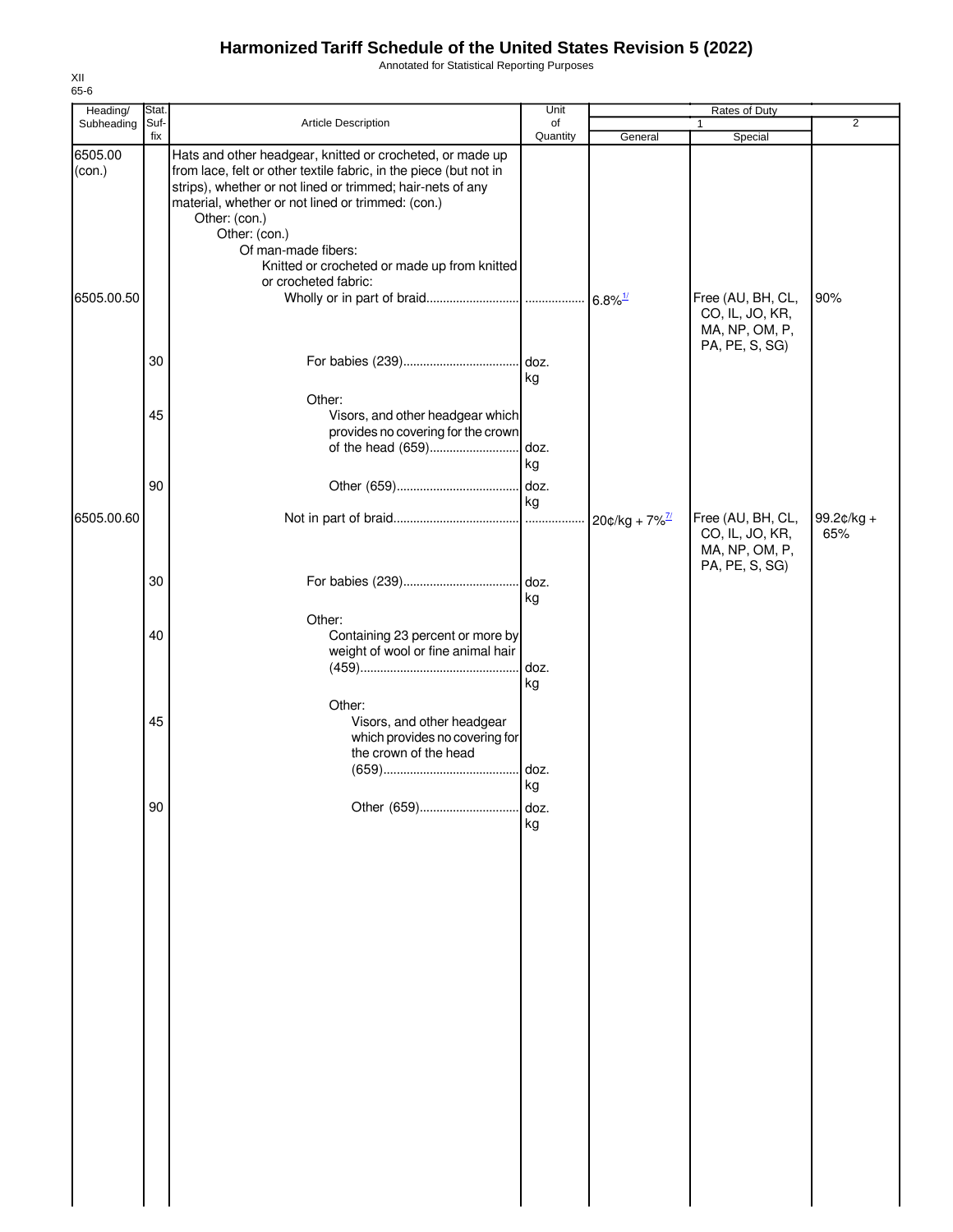Annotated for Statistical Reporting Purposes

| Heading/          | Stat.       |                                                                                                                                                                                                                                                                                     | Unit                  |                       |                                                        |                |
|-------------------|-------------|-------------------------------------------------------------------------------------------------------------------------------------------------------------------------------------------------------------------------------------------------------------------------------------|-----------------------|-----------------------|--------------------------------------------------------|----------------|
| Subheading        | Suf-<br>fix | Article Description                                                                                                                                                                                                                                                                 | of<br>Quantity        | General               | 1<br>Special                                           | $\overline{2}$ |
| 6505.00<br>(con.) |             | Hats and other headgear, knitted or crocheted, or made up<br>from lace, felt or other textile fabric, in the piece (but not in<br>strips), whether or not lined or trimmed; hair-nets of any<br>material, whether or not lined or trimmed: (con.)<br>Other: (con.)<br>Other: (con.) |                       |                       |                                                        |                |
| 6505.00.70        |             | Of man-made fibers: (con.)<br>Other:                                                                                                                                                                                                                                                |                       |                       | Free (AU, BH, CL,<br>CO, IL, JO, KR,<br>MA, OM, P, PA, | 90%            |
|                   | 30          |                                                                                                                                                                                                                                                                                     | kg                    |                       | PE, S, SG)                                             |                |
|                   | 45          | Other:<br>Visors, and other headgear which<br>provides no covering for the crown<br>of the head (659)                                                                                                                                                                               | doz.                  |                       |                                                        |                |
| 6505.00.80        | 90          |                                                                                                                                                                                                                                                                                     | kg<br>doz.<br>kg<br>. | $18.7$ ¢/kg +         | Free (AU, BH, CL,                                      | 99.2 $¢$ /kg + |
|                   |             |                                                                                                                                                                                                                                                                                     |                       | $6.8\%$ <sup>8/</sup> | CO, IL, JO, KR,<br>MA, NP, OM, P,<br>PA, PE, S, SG)    | 65%            |
|                   | 15          | Nonwoven disposable headgear                                                                                                                                                                                                                                                        | kg                    |                       |                                                        |                |
|                   | 45          | Other:<br>For babies (239)                                                                                                                                                                                                                                                          | doz.<br>kg            |                       |                                                        |                |
|                   | 50          | Other:<br>Visors, and other headgear<br>which provides no covering for<br>the crown of the head                                                                                                                                                                                     | doz.<br>kg            |                       |                                                        |                |
|                   | 90          |                                                                                                                                                                                                                                                                                     | ka                    |                       |                                                        |                |
|                   |             |                                                                                                                                                                                                                                                                                     |                       |                       |                                                        |                |
|                   |             |                                                                                                                                                                                                                                                                                     |                       |                       |                                                        |                |
|                   |             |                                                                                                                                                                                                                                                                                     |                       |                       |                                                        |                |
|                   |             |                                                                                                                                                                                                                                                                                     |                       |                       |                                                        |                |
|                   |             |                                                                                                                                                                                                                                                                                     |                       |                       |                                                        |                |
|                   |             |                                                                                                                                                                                                                                                                                     |                       |                       |                                                        |                |
|                   |             |                                                                                                                                                                                                                                                                                     |                       |                       |                                                        |                |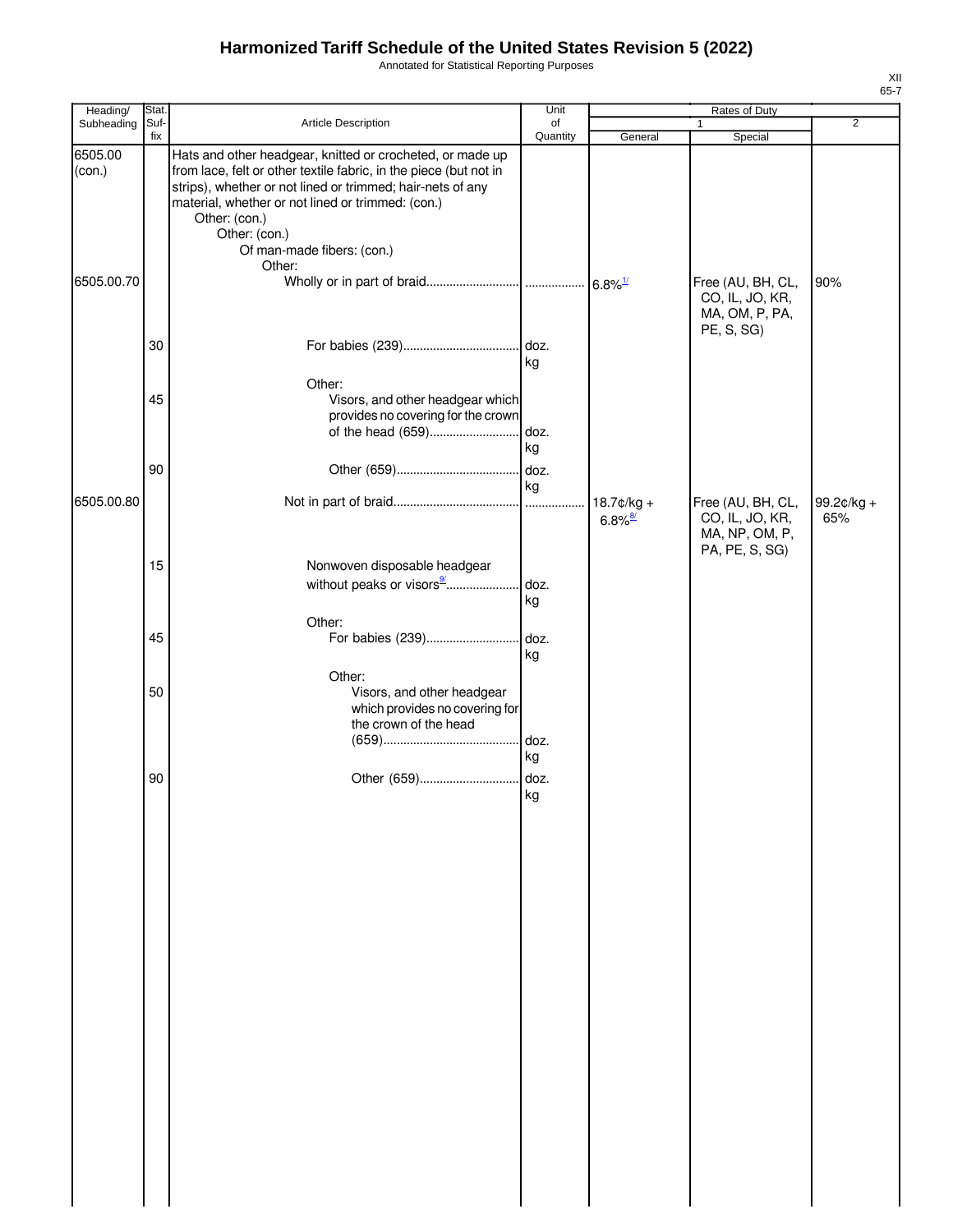Annotated for Statistical Reporting Purposes

| Heading/          | Stat.  |                                                                                                                                                                                                                                                                    | Unit           |                                     |                                                        |                   |
|-------------------|--------|--------------------------------------------------------------------------------------------------------------------------------------------------------------------------------------------------------------------------------------------------------------------|----------------|-------------------------------------|--------------------------------------------------------|-------------------|
| Subheading        | Suf-   | Article Description                                                                                                                                                                                                                                                | of             |                                     | Rates of Duty<br>1                                     | $\overline{2}$    |
| 6505.00<br>(con.) | fix    | Hats and other headgear, knitted or crocheted, or made up<br>from lace, felt or other textile fabric, in the piece (but not in<br>strips), whether or not lined or trimmed; hair-nets of any<br>material, whether or not lined or trimmed: (con.)<br>Other: (con.) | Quantity       | General                             | Special                                                |                   |
| 6505.00.90        |        | Other: (con.)                                                                                                                                                                                                                                                      |                | 20.7¢/kg +<br>$7.5\%$ <sup>1/</sup> | Free (AU, BH, CL,<br>CO, IL, JO, KR,<br>MA, NP, OM, P, | 99.2¢/kg +<br>65% |
|                   | $30\,$ | Containing 70 percent or more by weight of                                                                                                                                                                                                                         | doz.<br>kg     |                                     | PA, PE, S, SG) <sup>10/</sup>                          |                   |
|                   | 45     | Other:                                                                                                                                                                                                                                                             |                |                                     |                                                        |                   |
|                   | 50     |                                                                                                                                                                                                                                                                    | kg<br>$.$ doz. |                                     |                                                        |                   |
|                   | 76     | Other:                                                                                                                                                                                                                                                             | kg             |                                     |                                                        |                   |
|                   | 89     |                                                                                                                                                                                                                                                                    | kg             |                                     |                                                        |                   |
|                   |        |                                                                                                                                                                                                                                                                    | kg             |                                     |                                                        |                   |
|                   |        |                                                                                                                                                                                                                                                                    |                |                                     |                                                        |                   |
|                   |        |                                                                                                                                                                                                                                                                    |                |                                     |                                                        |                   |
|                   |        |                                                                                                                                                                                                                                                                    |                |                                     |                                                        |                   |
|                   |        |                                                                                                                                                                                                                                                                    |                |                                     |                                                        |                   |
|                   |        |                                                                                                                                                                                                                                                                    |                |                                     |                                                        |                   |
|                   |        |                                                                                                                                                                                                                                                                    |                |                                     |                                                        |                   |
|                   |        |                                                                                                                                                                                                                                                                    |                |                                     |                                                        |                   |
|                   |        |                                                                                                                                                                                                                                                                    |                |                                     |                                                        |                   |
|                   |        |                                                                                                                                                                                                                                                                    |                |                                     |                                                        |                   |
|                   |        |                                                                                                                                                                                                                                                                    |                |                                     |                                                        |                   |
|                   |        |                                                                                                                                                                                                                                                                    |                |                                     |                                                        |                   |
|                   |        |                                                                                                                                                                                                                                                                    |                |                                     |                                                        |                   |
|                   |        |                                                                                                                                                                                                                                                                    |                |                                     |                                                        |                   |
|                   |        |                                                                                                                                                                                                                                                                    |                |                                     |                                                        |                   |
|                   |        |                                                                                                                                                                                                                                                                    |                |                                     |                                                        |                   |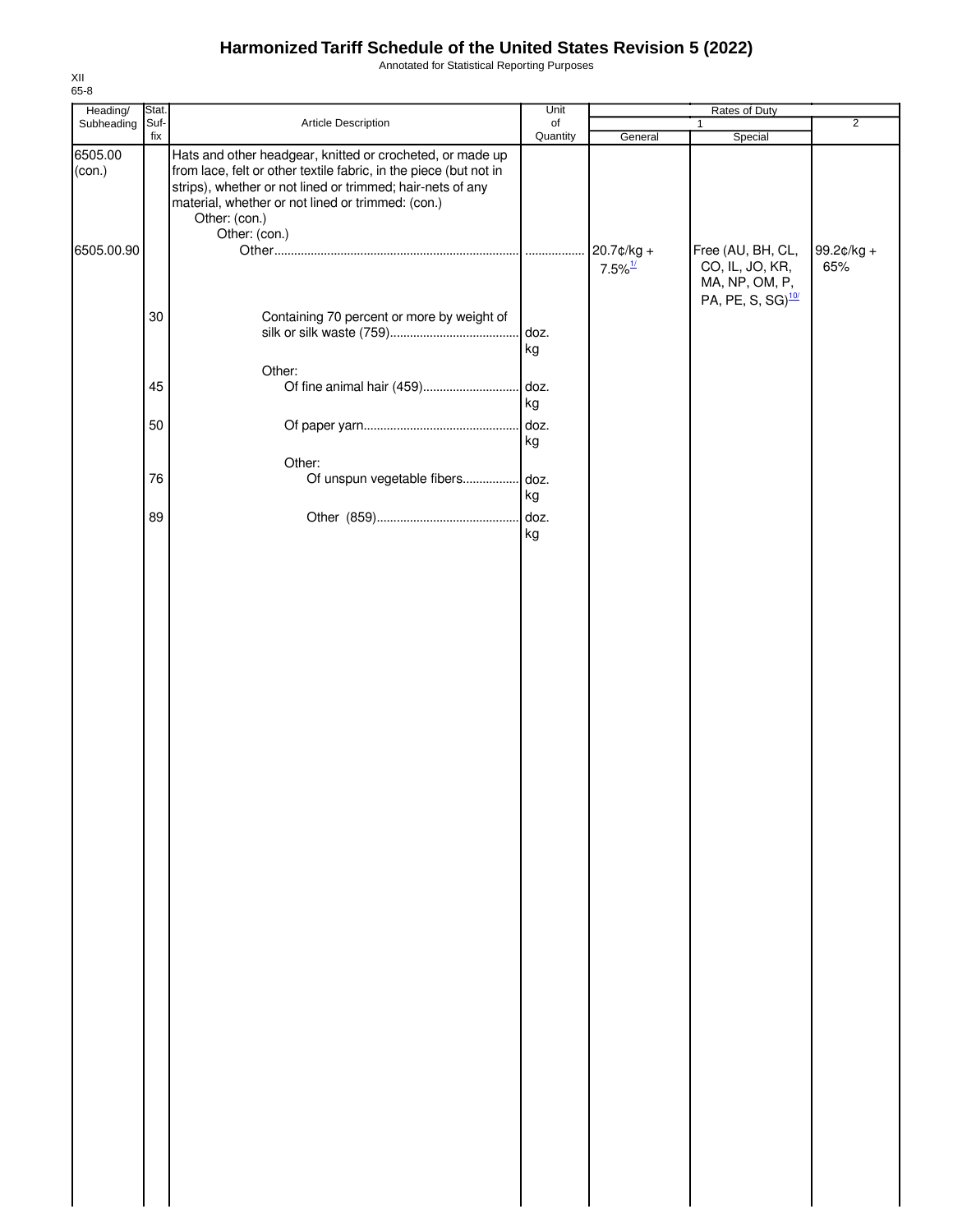Annotated for Statistical Reporting Purposes

| Heading/      | Stat.            |                                                                                  | Unit           |                        | Rates of Duty     |                |
|---------------|------------------|----------------------------------------------------------------------------------|----------------|------------------------|-------------------|----------------|
| Subheading    | Suf-<br>fix      | Article Description                                                              | of<br>Quantity | General                | 1<br>Special      | $\overline{2}$ |
| 6506          |                  | Other headgear, whether or not lined or trimmed:                                 |                |                        |                   |                |
| 6506.10       |                  | Safety headgear:                                                                 |                |                        |                   |                |
| 6506.10.30    |                  |                                                                                  |                | Free <sup>5/</sup>     |                   | $$1.10/kg +$   |
|               |                  |                                                                                  |                |                        |                   | 40%            |
|               | 30               |                                                                                  |                |                        |                   |                |
|               |                  |                                                                                  | kg             |                        |                   |                |
|               |                  | Other:                                                                           |                |                        |                   |                |
|               | 45               | Athletic, recreational and sporting                                              |                |                        |                   |                |
|               |                  |                                                                                  | doz.           |                        |                   |                |
|               |                  |                                                                                  | kg             |                        |                   |                |
|               | 75               |                                                                                  | doz.           |                        |                   |                |
| 6506.10.60    |                  |                                                                                  | kg             |                        |                   | 25%            |
|               |                  |                                                                                  | .              | Free <sup>5/</sup>     |                   |                |
|               | 30               |                                                                                  |                |                        |                   |                |
|               |                  |                                                                                  | kg             |                        |                   |                |
|               |                  | Other:                                                                           |                |                        |                   |                |
|               | 45               | Athletic, recreational and sporting                                              |                |                        |                   |                |
|               |                  |                                                                                  | doz.           |                        |                   |                |
|               |                  |                                                                                  | kg             |                        |                   |                |
|               | 75               |                                                                                  |                |                        |                   |                |
|               |                  |                                                                                  | kg             |                        |                   |                |
|               |                  | Other:                                                                           |                |                        |                   |                |
| 6506.91.00    |                  |                                                                                  |                | Free <sup>1/</sup>     |                   | 25%            |
|               | 30               |                                                                                  | doz.           |                        |                   |                |
|               |                  |                                                                                  | kg             |                        |                   |                |
|               | 45               | Visors, or other headgear which provides no                                      |                |                        |                   |                |
|               |                  | covering for the crown of the head                                               | doz.<br>kg     |                        |                   |                |
|               |                  |                                                                                  |                |                        |                   |                |
|               | 60               |                                                                                  | doz.           |                        |                   |                |
| 6506.99       |                  | Of other materials:                                                              | kg             |                        |                   |                |
| 6506.99.30    | $\overline{100}$ |                                                                                  | doz            | $-3.3\%$ <sup>1/</sup> | Free (A*, AU, BH, | 50%            |
|               |                  |                                                                                  | kg             |                        | CL, CO, D, E, IL, |                |
|               |                  |                                                                                  |                |                        | JO, KR, MA, NP,   |                |
|               |                  |                                                                                  |                |                        | OM, P, PA, PE, S, |                |
|               |                  |                                                                                  |                |                        | SG)               |                |
| 6506.99.60 00 |                  |                                                                                  |                |                        | Free (A*, AU, BH, | 35%            |
|               |                  |                                                                                  | kg             |                        | CL, CO, D, E, IL, |                |
|               |                  |                                                                                  |                |                        | JO, KR, MA, NP,   |                |
|               |                  |                                                                                  |                |                        | OM, P, PA, PE, S, |                |
|               |                  |                                                                                  |                |                        | SG)               |                |
|               |                  | 6507.00.00   00   Headbands, linings, covers, hat foundations, hat frames, peaks |                |                        |                   |                |
|               |                  |                                                                                  | doz            | Free <sup>1/</sup>     |                   | 35%            |
|               |                  |                                                                                  | kg             |                        |                   |                |
|               |                  |                                                                                  |                |                        |                   |                |
|               |                  |                                                                                  |                |                        |                   |                |
|               |                  |                                                                                  |                |                        |                   |                |
|               |                  |                                                                                  |                |                        |                   |                |
|               |                  |                                                                                  |                |                        |                   |                |
|               |                  |                                                                                  |                |                        |                   |                |
|               |                  |                                                                                  |                |                        |                   |                |
|               |                  |                                                                                  |                |                        |                   |                |
|               |                  |                                                                                  |                |                        |                   |                |
|               |                  |                                                                                  |                |                        |                   |                |
|               |                  |                                                                                  |                |                        |                   |                |
|               |                  |                                                                                  |                |                        |                   |                |
|               |                  |                                                                                  |                |                        |                   |                |
|               |                  |                                                                                  |                |                        |                   |                |
|               |                  |                                                                                  |                |                        |                   |                |
|               |                  |                                                                                  |                |                        |                   |                |